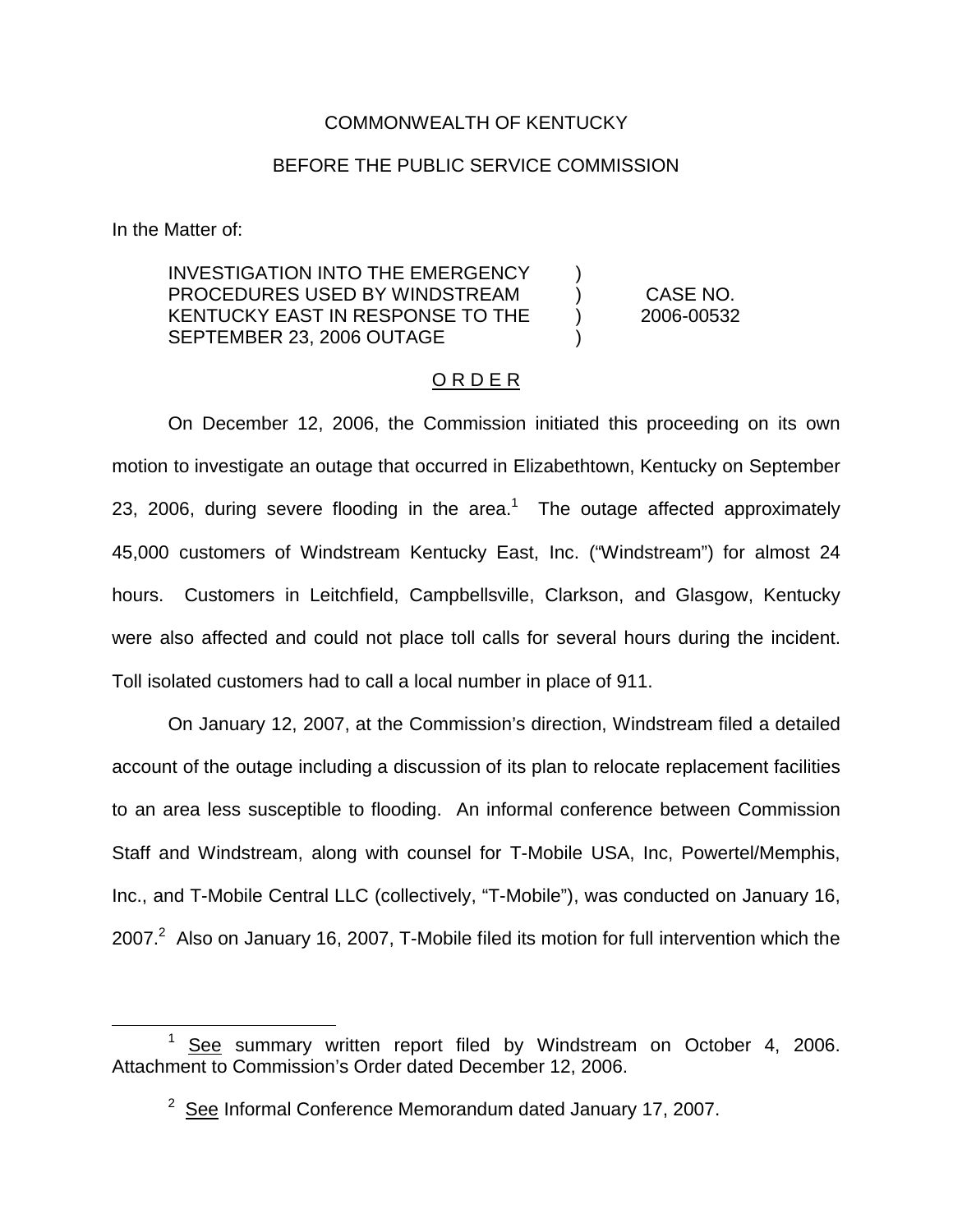Commission granted on January 18, 2007. The Attorney General's Office of Rate Intervention filed a motion for full intervention on January 18, 2007, which was granted by the Commission on February 2, 2007.

As a result of discussions during the January 16, 2007 informal conference, further comments were filed by Windstream and T-Mobile attempting to address concerns regarding appropriate notice procedures by Windstream of its "wholesale" customers during severe outages. On February 26, 2007, the Commission ordered parties of record to file any additional comments within 10 days and requests for a public hearing no later than 20 days from the date of the Order. Absent a request for public hearing, the Commission advised that the matter would be submitted for decision on the record. Additional comments were filed by Windstream and T-Mobile, but no party filed a request for public hearing, and the matter now stands submitted for a decision on the record.

### **SUMMARY**

On the morning of September 23, 2006, the basement portion of Windstream's Elizabethtown, Kentucky central office building became flooded after severe rain storms occurred in the area.<sup>3</sup> The basement location contained electrical equipment that was disabled due to the flooding and ultimately resulted in loss of local dial-tone service to around 45,000 access lines and affected toll service for another 38,000 lines in Leitchfield, Campbellsville, Clarkson, and Glasgow. The water was removed with the assistance of the local fire department and replacement equipment then was

 $3$  Windstream reported that local media described the storm and resulting flooding as a "100 year flood." See Windstream comments filed January 12, 2007.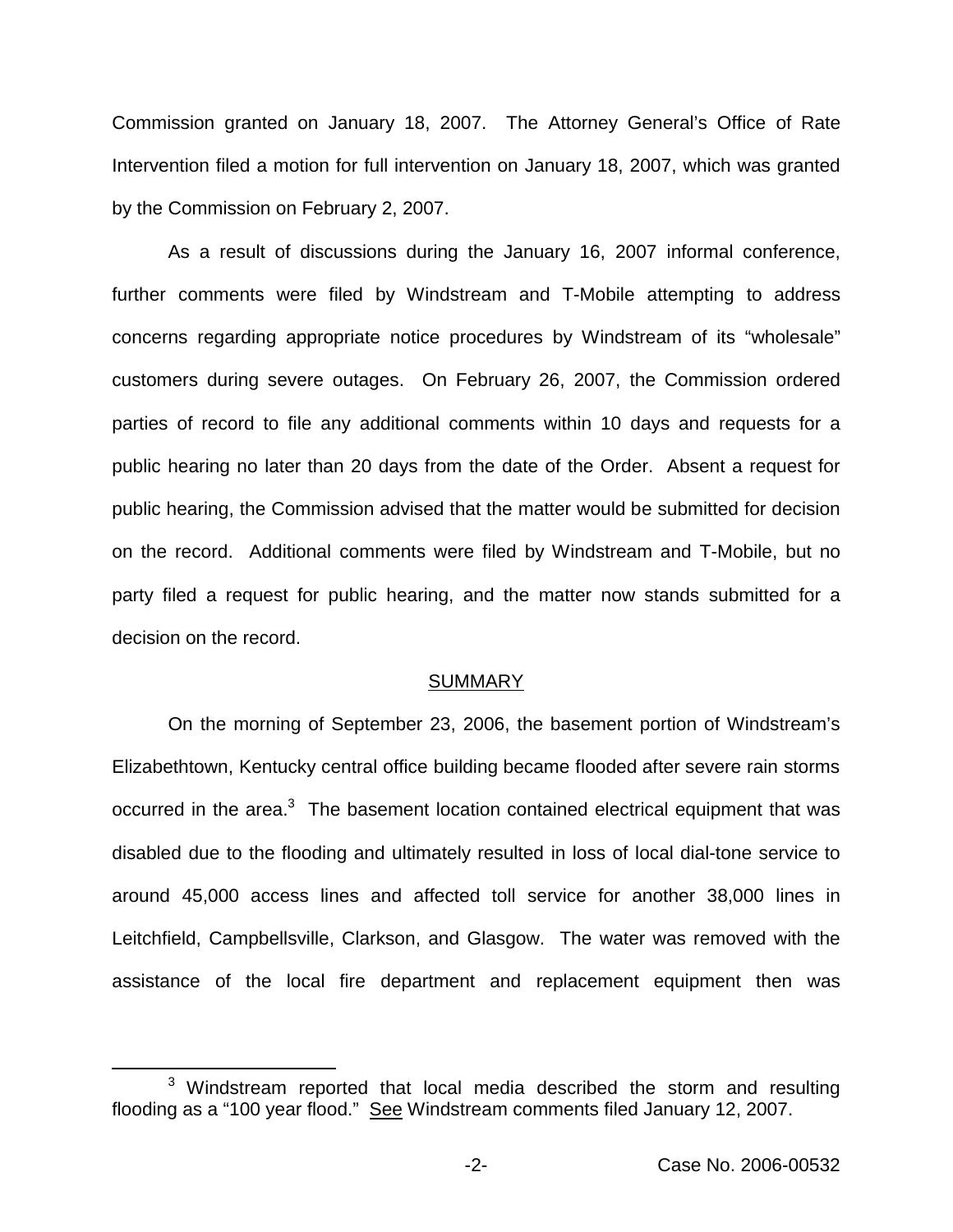able to be installed. Service was completely restored approximately 18 hours after the incident began.

Upon evaluating the circumstances surrounding the outage, Windstream reported to the Commission that it had decided to install new power equipment in an upper level of the central office building rather than continuing to utilize the basement.<sup>4</sup> Windstream estimated the total cost of the necessary building modifications and equipment to be \$650,000 with expected completion around the end of April 2007.<sup>5</sup>

During the informal conference held on January 16, 2007, T-Mobile expressed concerns regarding Windstream's notification procedures of affected carriers during major outage situations. T-Mobile explained that its operation is dependent on service provided by Windstream in the Elizabethtown area and that adequate notification of a significant outage is necessary for T-Mobile to address customer inquiries during service interruptions. Windstream advised that it was implementing a notification policy for a major outage to include notice of wholesale customers.

After the informal conference, Windstream filed information more thoroughly describing the implementation of its internal notification policy $6$  and defining a major outage to be when there is complete loss of service at a central office for more than four hours that disrupts a carrier's ability to provide service. Windstream also explained that

<sup>4</sup> See Windstream comments filed January 12, 2007.

 $5$  See Windstream comments filed March 8, 2007, revising estimated completion date of modifications from end of March 2007 to end of April 2007.

 $6$  During a major outage, Windstream will initially notify wholesale customers in as timely a manner as practical, given the circumstances of the outage, and direct them to the Commission's Outage Reporting System for regular updates. See Windstream comments filed January 31, 2007.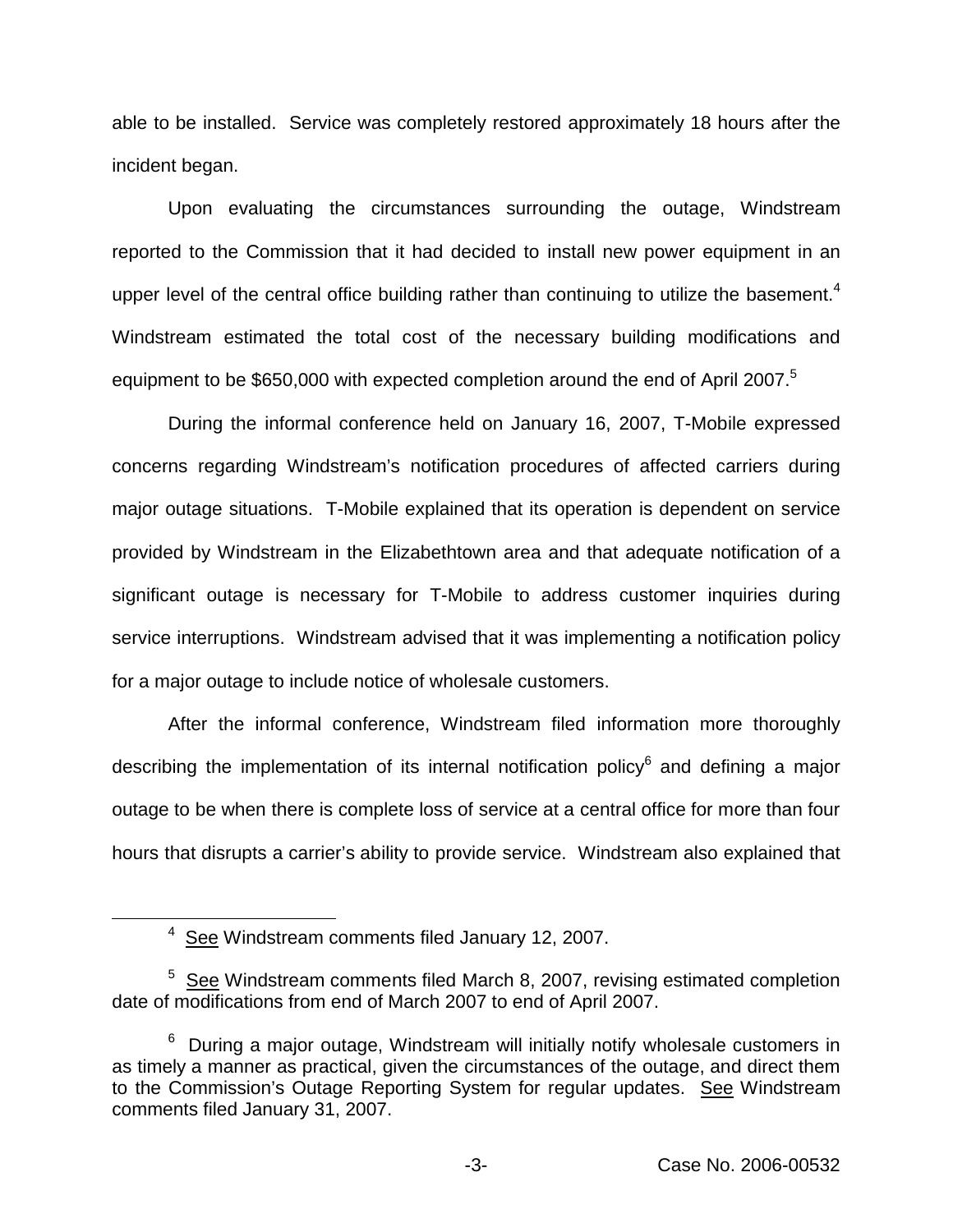a wholesale customer was intended to mean those carriers that have purchased collocation services from Windstream.<sup>7</sup> In response, T-Mobile stated that it was a large wholesale customer of Windstream relying exclusively on Windstream's services for the completion of calls to and from T-Mobile's network and explained that its ability to provide service to customers was severely impacted by the September 23, 2006 outage.<sup>8</sup> T-Mobile argued that Windstream's notification policy, in particular its unwillingness to expand the scope of notification beyond collocated carriers, was inadequate and unreasonable and would not address any of T-Mobile's concerns should an outage of similar circumstance occur in the future. T-Mobile asserted that requiring Windstream to notify more than just collocated carriers is both reasonable and feasible. According to T-Mobile, Windstream could use its billing records to identify and include special access customers that lease dedicated facilities from Windstream in its notification process during major outages.

Windstream later responded to T-Mobile's allegations and attempted to clarify to the Commission why T-Mobile's suggestion was neither reasonable nor practical. According to Windstream, T-Mobile's assertion that it would receive no notification of an outage under Windstream's notification policy is incorrect. Windstream explained that T-Mobile should continue to rely on notice of outages from alarms in its cell sites rather

 $7$  Windstream explains that notification of collocated carriers is necessary because equipment may be in jeopardy or damaged due to the incident and require immediate attention or repair. See Letter from Windstream counsel to T-Mobile counsel filed February 8, 2007.

T-Mobile advised that 16 cell sites covering some 1,485 square miles were rendered non-functioning resulting in approximately 3,000 subscribers being without wireless service for 17 hours. See T-Mobile comments filed February 9, 2007.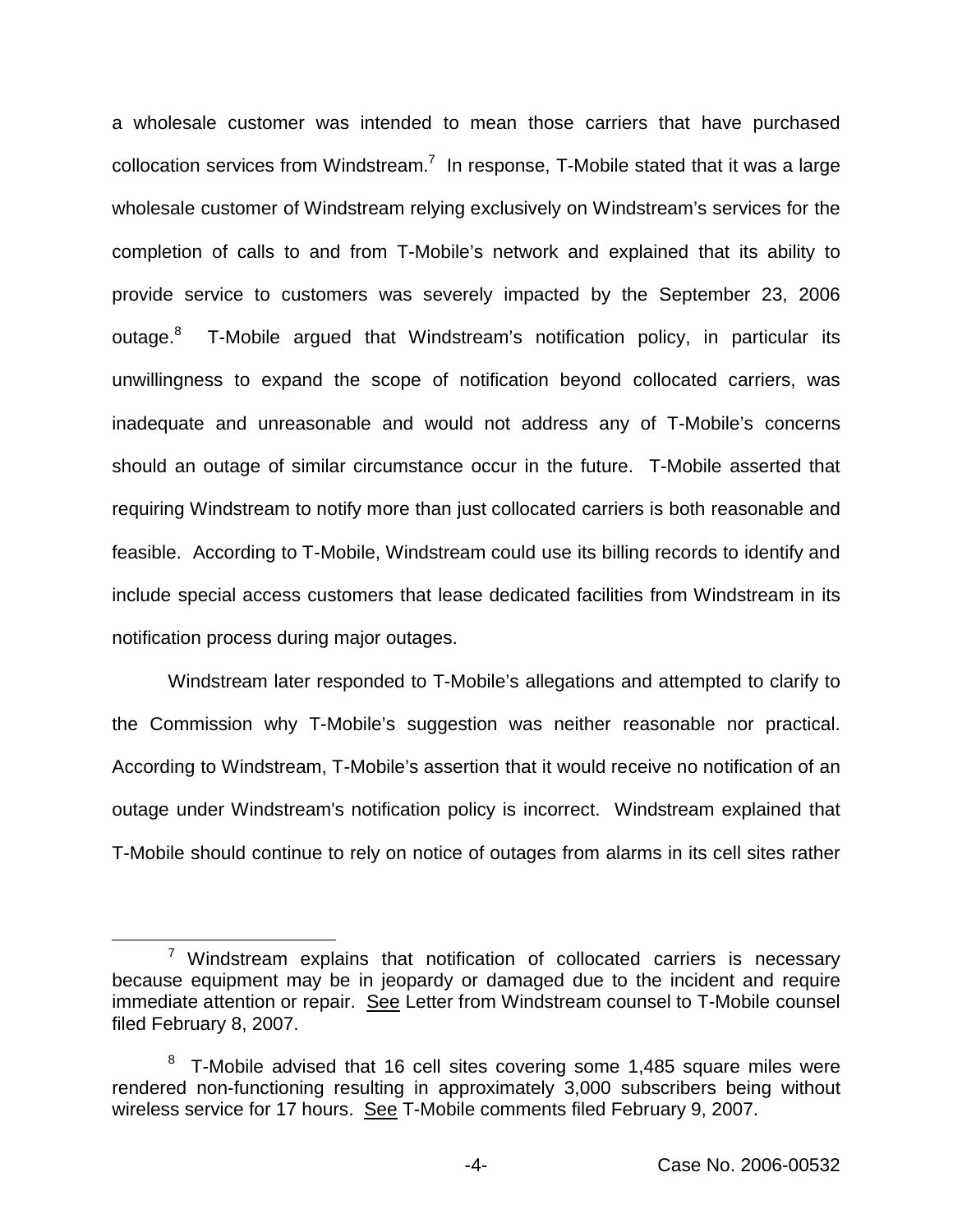than directly from Windstream.<sup>9</sup> Windstream further argued that T-Mobile's suggestion of notifying all affected wholesale carriers during a major outage is not feasible nor reasonable. Windstream stressed that it could not even identify, let alone notify, the carriers potentially attempting to utilize Windstream's network during a major outage. Windstream advised that the expanded notification requirements proposed by T-Mobile could not be performed fairly or accurately and relying on billing records was illogical and inappropriate. Windstream explained that billing records do not contain emergency contact information, may not be immediately accessible, and could not assist in identifying those carriers potentially affected.

Finally, T-Mobile filed additional comments on March 12, 2007 claiming that Windstream misunderstood its proposal for additional carrier notifications during major outages. T-Mobile explained that it was not seeking unreasonably broad notification obligations that would include an indeterminate number of carriers who merely terminate calls to Windstream customers as alleged by Windstream. Instead, T-Mobile clarified that its proposal was for Windstream to notify all subtending wireless carriers and directly interconnected local carriers.<sup>10</sup> T-Mobile reiterated that the notification procedures prescribed by Windstream will leave T-Mobile without adequate notification.

 $9$  Windstream notes that on September 23, 2006, at 9:36 a.m., a trouble report was called into Windstream's repair center for a Powertel circuit which Windstream claims is evidence of T-Mobile's ability to rely on its own alarm monitoring. See Windstream comments filed February 19, 2007.

 $10$  According to T-Mobile, such subtended network facilities are "stranded" during a major outage in the central office and directly interconnected facilities of local exchange carriers have similar interests in notification as those with collocated facilities.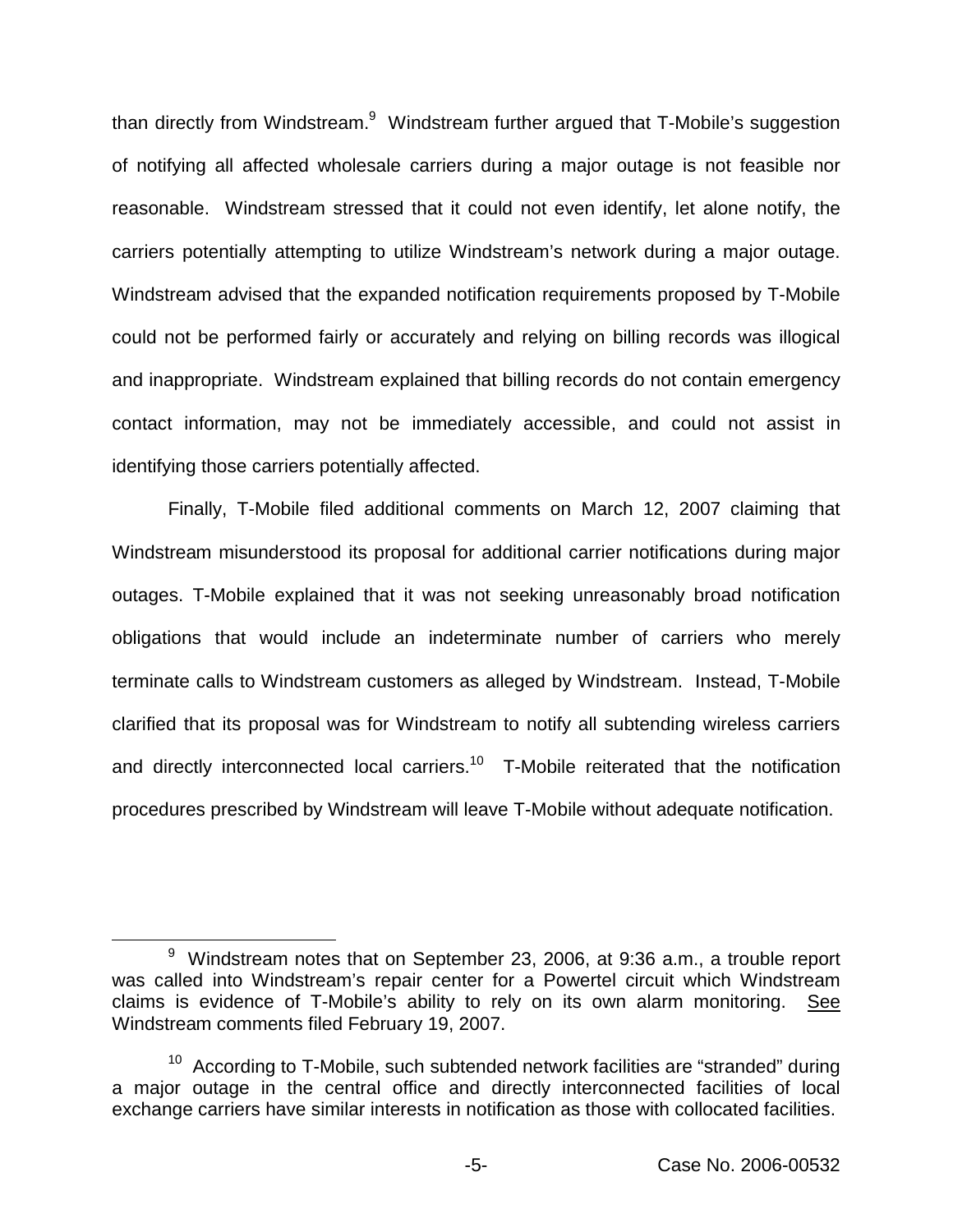#### DISCUSSION

Upon opening this proceeding, the Commission explained that it intended to fully investigate the outage and specify any actions that might need to be taken by Windstream to avoid further incidents including possible long-term issues concerning facilities placement. Windstream was ordered to supply detailed proposals to address the location of its facilities in Elizabethtown, Kentucky. Windstream responded to the Commission's Order with specific plans that were already in progress and that were intended to ensure that the operation of the Elizabethtown central office would not be subjected to the threat of similar flooding in the future. The Commission finds that Windstream has explained the circumstances surrounding the outage that occurred September 23 and 24, 2006, and it has adequately addressed the Commission's concerns regarding the placement of essential equipment in the Elizabethtown central office.

During this proceeding, T-Mobile raised concerns regarding Windstream's notification procedures for carriers affected by outages like the one that occurred in this case. Windstream advises that its newly-implemented notification procedures will result in carriers with collocated facilities in a central office being directly notified during a major outage. T-Mobile suggests that Windstream revise its policy and expand notification to include carriers with facilities that are directly interconnected with or subtend Windstream's affected central office.

The Commission agrees with Windstream that notification of collocated carriers during a major outage is necessary because the facilities of such carriers may be subject to the same risk and require similar attention as the facilities of Windstream. If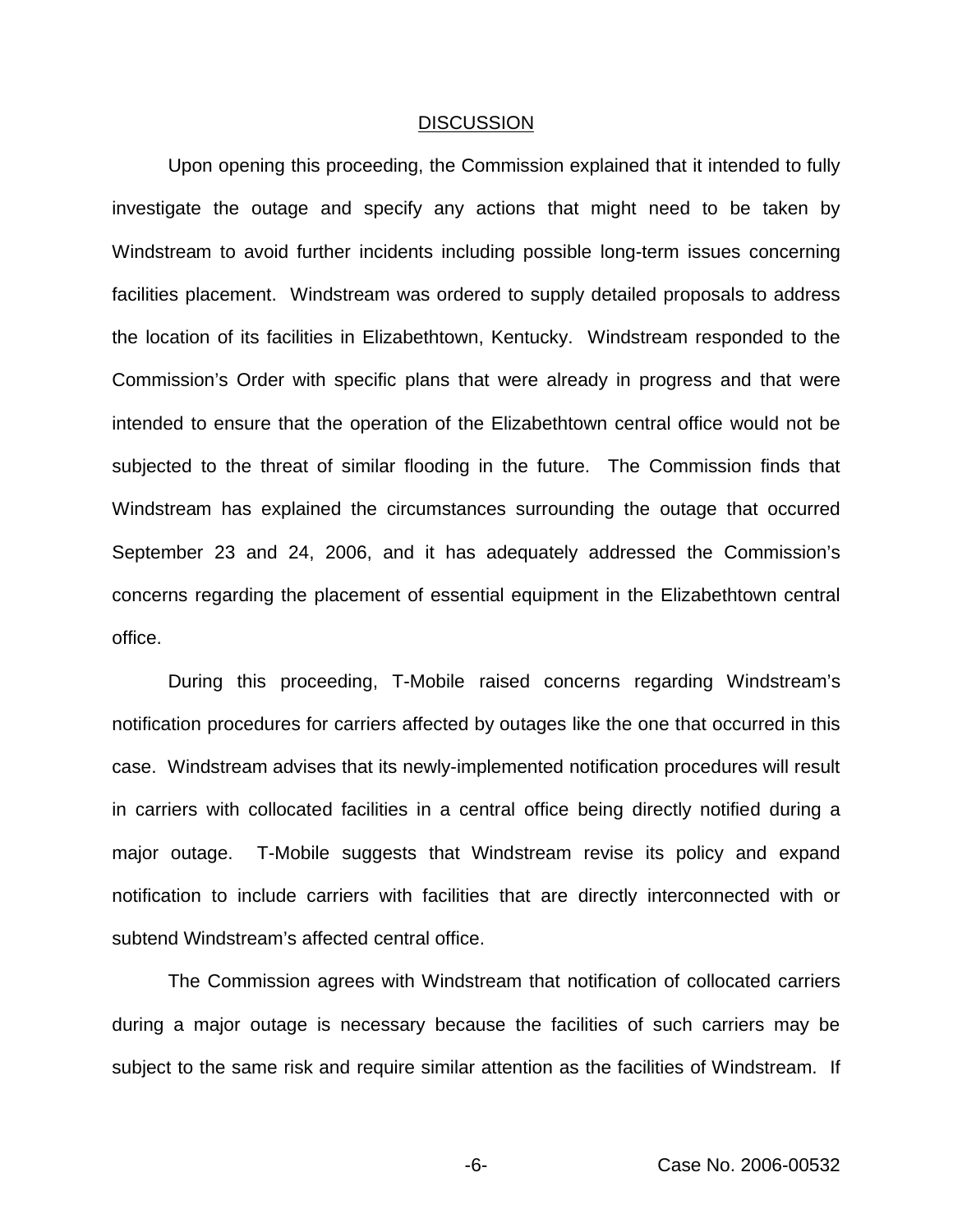the facilities of Windstream are physically impaired during a major outage, it seems reasonable to expect that equipment of collocated carriers may be similarly affected, and electronic reporting mechanisms associated with the equipment (i.e., alarms) may not be functional. Dissimilarly, facilities subtending or directly interconnected with those of Windstream are not subject to the same physical impact during a major outage; and therefore, such carriers should retain the ability to monitor equipment and receive alarms indicating when there is a disruption in service. In its comments filed February 19, 2007, Windstream identified just such an occurrence during the instant outage where a trouble report regarding a "Powertel circuit" was called in to Windstream's repair center shortly after the incident began. T-Mobile's comments, filed on March 12, 2007, addressed several issues raised by Windstream in its February 19, 2007 filing, but notably did not contest Windstream's evidence and contention that existing alarm notifications were sufficient for T-Mobile to receive notice of major outages.

The Commission finds that Windstream's notification procedures during a major outage appear sufficient by providing direct notice to those collocated carriers whose facilities are at immediate risk or require attention. Other carriers relying on Windstream whose service is disrupted during a major outage should have sufficient reporting mechanisms available to identify the outage situation and take appropriate action including contacting Windstream's repair center for status information.

IT IS THEREFORE ORDERED that this investigation of the service outage impacting Windstream's central office facilities in Elizabethtown, Kentucky, on September 23, 2006, is concluded, based on the findings contained herein, and will be removed from the Commission's docket.